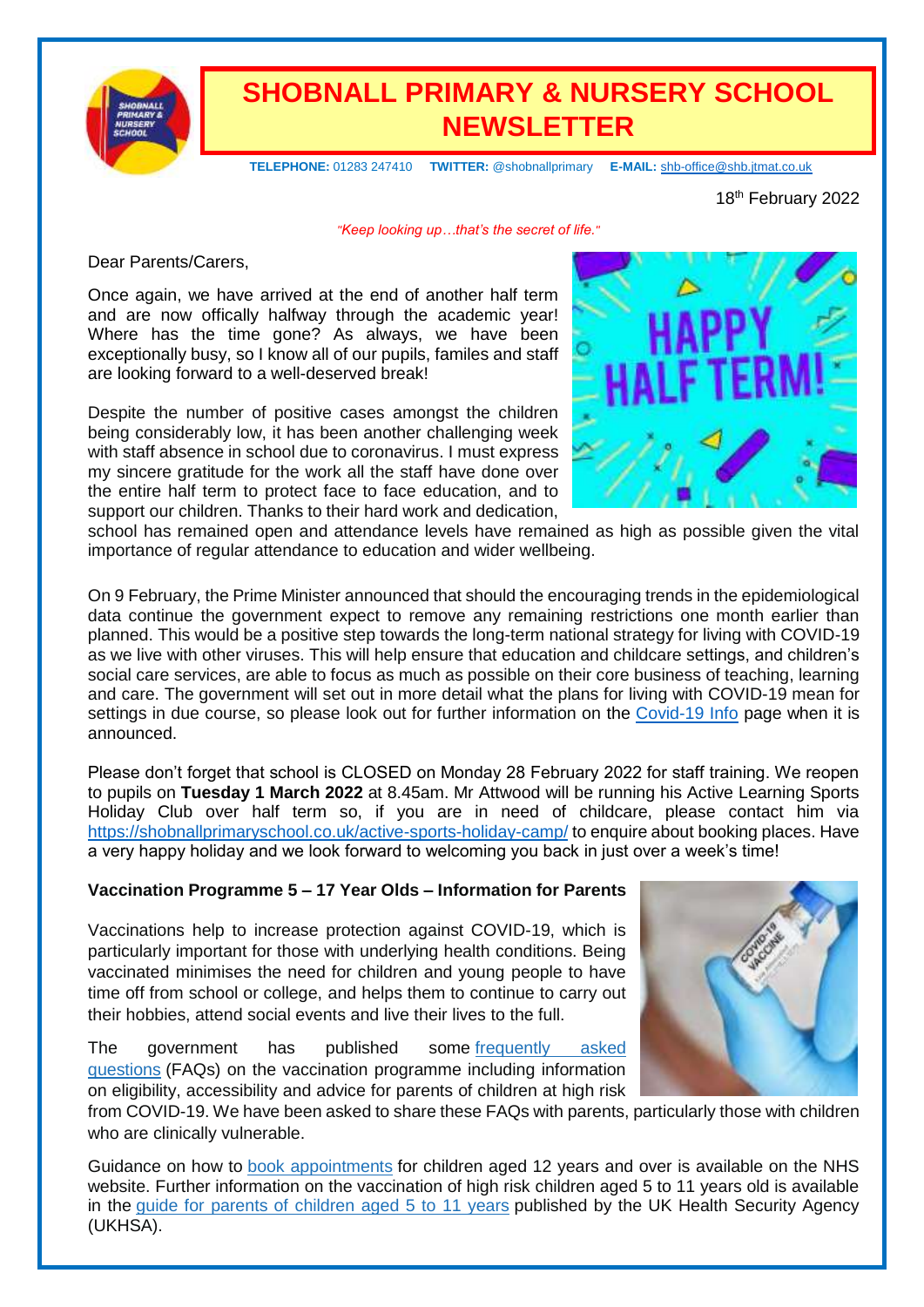#### **Tesco Burton 'Win a 32" Sharp Smart TV for your School' Competition**

Please don't forget about this competition over half term! Could you write a poem about what you love to help school win a 32" Sharp Smart TV? Well, if you can, please submit an entry to Community Champion Michelle Parry at Tesco, Burton for a chance to win this amazing prize! We have registered the school's interest and hope that as many children as possible are able to take part! Children have until the end of February to enter. Good luck!





A HUGE thank you to the PFA for organising last week's valentine themed disco for the children. A total of **£223.14** was raised! Your fundraising has ensured work has now begun on our sensory garden, which the PFA hope to have completed by the spring. We have also begun to explore quotes for the new trim trails for infants and juniors. The children have been choosing the components they would like and it is hoped that work can also begin on these very soon!

Please note the dates of the next set of fundraising events due to take place in the spring term:

- Spring Coffee Morning, Friday 25 March 2022, 9.00 11.00am
- Easter Bingo, Wednesday 6 April 2022, 5.00pm

#### **St David's Day**

We return to school on St David's Day, which is celebrated on 1 March across Wales and the wider world. But who was St David? What was he famous for? And in which Shakespeare play is a character forced to eat a leek in his name? Here are some interesting facts about the patron saint:

The exact date of his birth is unknown, but David is said to have been born around the year 520 – some 1,500 years ago. He was reputedly born on the Pembrokeshire cliffs during a wild thunderstorm.



 Did you know that daffodils and leeks are the national symbol of Wales? There are many

reasons as to why this is. It is believed that leeks were put into soldiers helmets during a battle with the Saxons. This was so that you could recognise your fellow soldiers! It's also believed that the Battle of Crécy took place in a field of leeks. Daffodils are also used as a national symbol and has recently replaced the leeks a bit more. They come out around the time of St David's Day!

- Saint David was a vegetarian he never ate meat. It is believed that he only ever ate leeks. He only drunk water too! Maybe that is one of the reasons why the leek is a symbol of Wales!
- Legend has it that Saint David could perform miracles! It is said that Saint David was preaching to a large crowd of people. The people at the back couldn't hear him. He made the ground below him form into a hill so that the people at the back could hear and see him better!
- Every year, there is a parade held in Cardiff on St David's Day. Lots of theatre groups get involved. The parade also includes lots of dragons, like the one on the Welsh flag. Children will take part by doing dances and wearing traditional Welsh clothing.









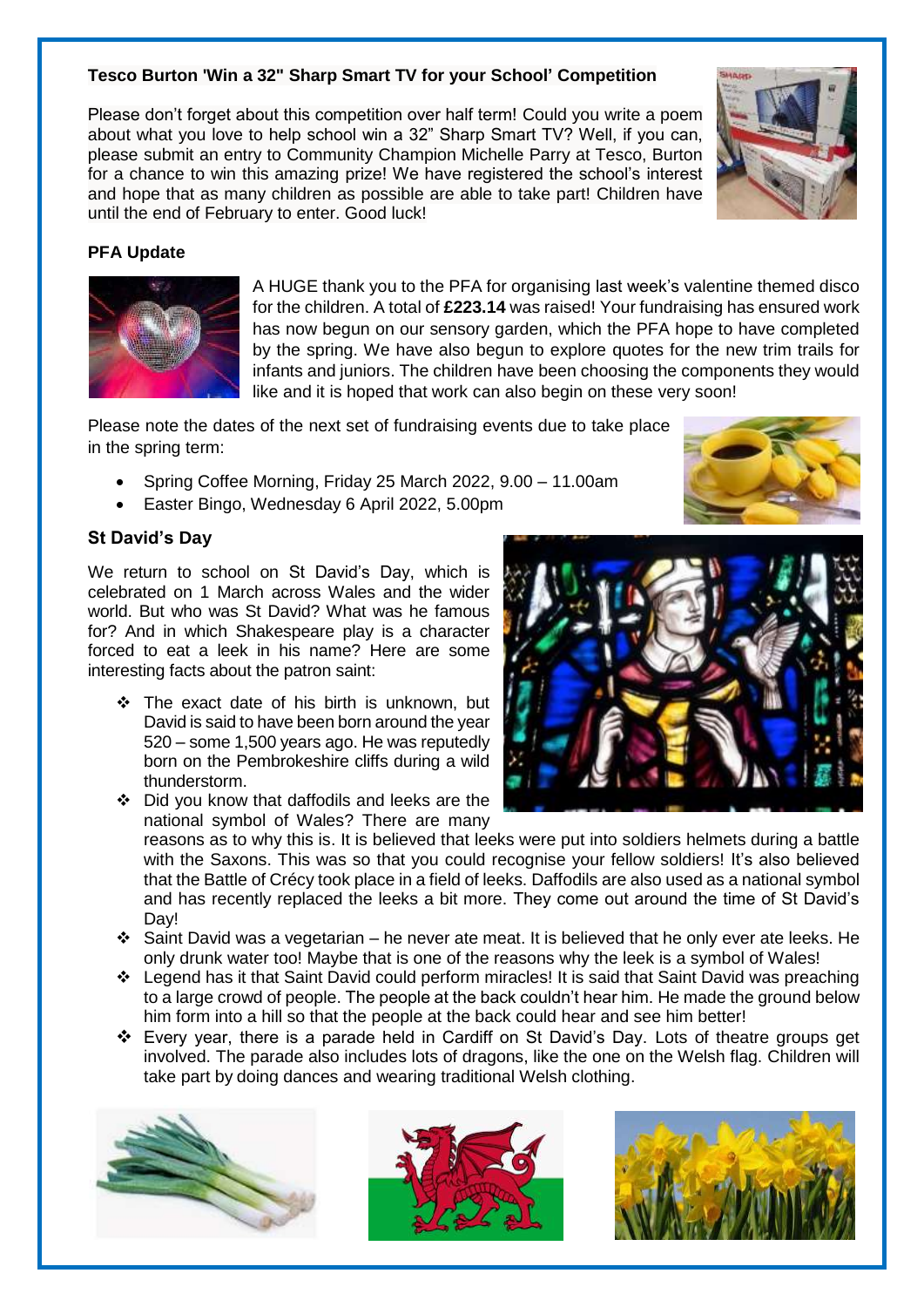#### **World Book Day – Thursday 3 March 2022**

Please don't forget **World Book Day** on **Thursday 3 March 2022**. To celebrate, we would like the children (and staff) to have fun and dress up as their favourite book character! Feel free to be as creative as you wish! A £5 book token will be on offer for the best costume in each class and you can find some ideas and resources for dressing up here:



<https://www.worldbookday.com/dressing-up-ideas/>

The children will also be taking part in some collaborative activities with other children across the JTMAT. Further details of these can be found at [https://jtmatlovesreading.co.uk/.](https://jtmatlovesreading.co.uk/)

#### **Local Author Visit – Jacqueline Theodosi**



Following on from World Book Day, we have organised for a local author, Jacqueline Theodosi, to visit school on **Friday 4 March 2022**. Jacqueline has recently published a children's picture book about dinosaurs and is a local resident in Burton-on-Trent. She works as a clinical photographer in the NHS, but had always dreamt of writing her own

book. Inspiration came from her young son's obsession with dinosaurs and the joy that reading to her children brought. Here is a link to her book if you'd like to have a look or purchase beforehand:



[https://www.amazon.co.uk/dp/1913794326/ref=cm\\_sw\\_r\\_em\\_apa\\_glt\\_i\\_FZ88GCREBH64N9825789](https://www.amazon.co.uk/dp/1913794326/ref=cm_sw_r_em_apa_glt_i_FZ88GCREBH64N9825789)

Jacqueline is more than happy to sign any copies when she visits school. We are looking forward to meeting her and hearing more about her work.

#### **Online Safety Tips**

Wink is a messaging app which allows children to connect and communicate with other users. In a similar style to Tinder, Wink uses the swipe method for browsing profiles and accepting or declining them. Once two users have accepted each other by swiping on each other's profile, they can then communicate and play games online together. The fact that Wink allows children to share photos, personal information and their location with other users has caused significant concern.



In the guide, you'll find tips on a number of potential risks such as grooming, cyberbullying and inappropriate content.

#### **Hot Lunch Options – 1 st March – 4 th March, 2022**

Please don't forget that Mrs Inger is running a competition at Shobnall Primary & Nursery School!

Pupils have been invited to design a menu for Mrs Inger to cook one day for their lunch! She cannot wait to see the entries!

Watch this space for the winner and the winning menu. Good luck everyone!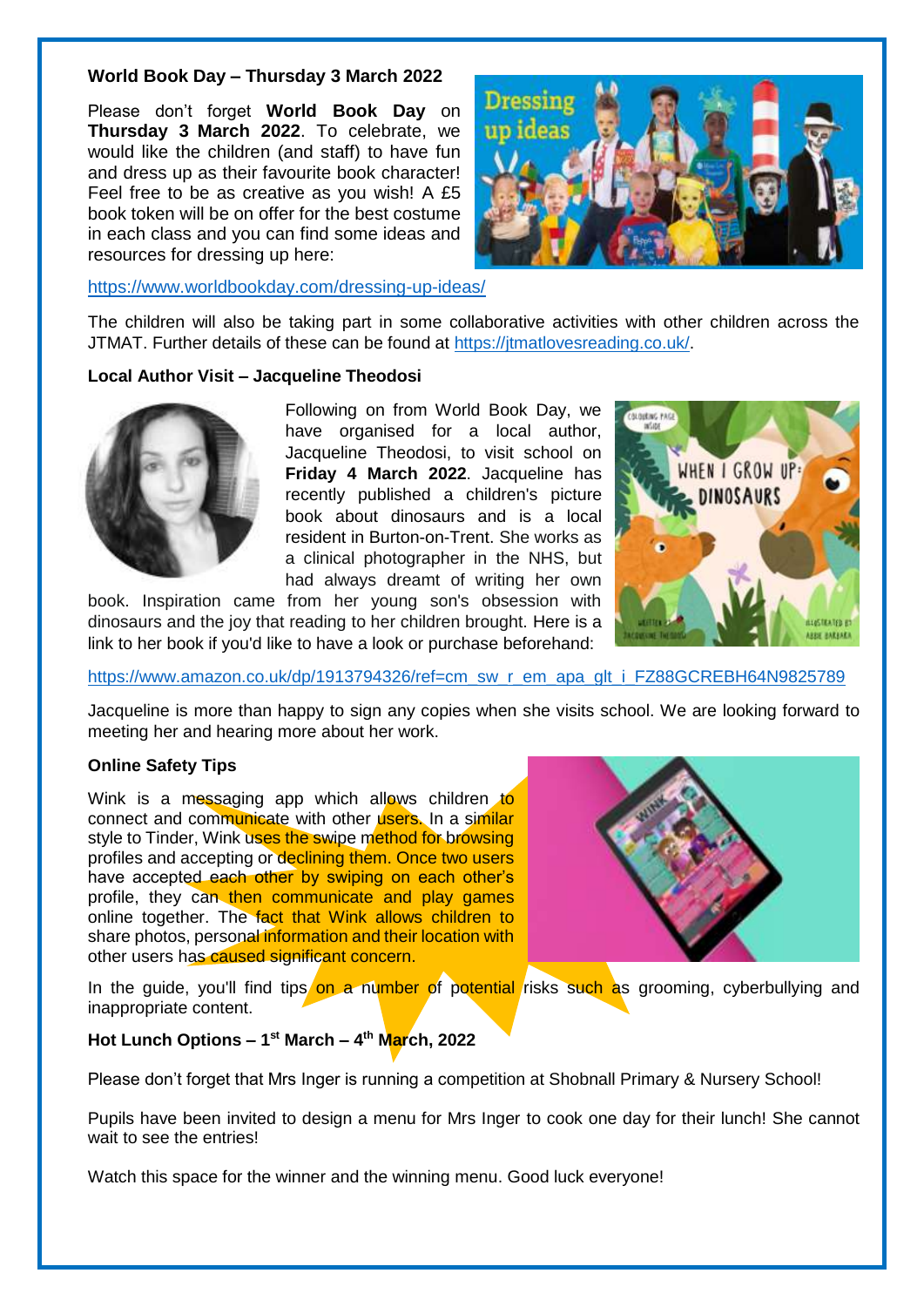| WEEK 3 10th & 31st Jan, 28th Feb, 21st Mar MONDAY        |               | <b>TUESDAY</b>                                                                  | WEDNESDAY                                                             | THURSDAY                                                 | FRIDAY                                                   |
|----------------------------------------------------------|---------------|---------------------------------------------------------------------------------|-----------------------------------------------------------------------|----------------------------------------------------------|----------------------------------------------------------|
| <b>MAIN DISH</b>                                         | <b>GLOSED</b> | Beefburger in a Bun                                                             | Roast Chicken and<br>Yorkshire pudding                                | Sausage Pasta<br>Bake                                    | Fish cake                                                |
| <b>VEGETARIAN</b><br><b>MAIN DISH</b>                    |               | Quom Burger in a Bun                                                            | Vegetarian toad in<br>the hole                                        | <b>Veggie Pasta</b><br>Bake                              | Quom Nuggets                                             |
| <b>ACCOMPANIMENTS</b><br>$\left(5\right)$                |               | <b>Hash Brown</b><br><b>Sweetcorn</b><br><b>Baked Beans</b><br><b>Salad Bar</b> | <b>Roast potatoes</b><br>Green cabbage<br>Sliced carrots<br>Salad bar | <b>Gartic Bread</b><br>Sweetcorn<br>Salad bar            | Chips<br><b>Sweetcorn</b><br>Mushy peas<br>Salad bar     |
| <b>DESSERTS</b>                                          |               | Cookie                                                                          | Orange muffin                                                         | Fruit meringues                                          | Fruit and ice cream                                      |
| Q<br><b>FRESH FRUIT</b><br><b>&amp; YOGHURT</b>          |               | Fresh fruit and<br>yoghurt                                                      | Fresh fruit and<br>yoghurt                                            | Fresh fruit and<br>yoghurt                               | Fresh fruit and<br>yoghurt                               |
| <b>JACKET POTATOES</b><br><b><i>&amp; SANDWICHES</i></b> |               | Jacket potato and<br>sandwiches with<br>various fillings                        | Jacket potato and<br>sandwiches with<br>various fillings              | Jacket potato and<br>sandwiches with<br>various fillings | Jacket potato and<br>sandwiches with<br>various fillings |

#### **School Uniform Exchange**

Please don't forget the *school uniform exchange*, which continues! There is a box situated by the gate on the school car park for any parents who have items they wish to donate. Please could we ask that these are cleaned and in good condition before placing in the box! Amy Roobottom continues sorting and collating this. As previously stated, if you wish to contact Amy to ask what is available that you might be in need of, please contact the school office via [shb-office@shb.jtmat.co.uk](mailto:shb-office@shb.jtmat.co.uk) and we will ensure this is forwarded to her.



# **SHOBNALL SHOWCASE!**

Let's have a sneaky peek as to what has been going on in our classrooms this week…

#### **EYFS**

Love was in the air at the beginning of the week, as the nursery and reception children listened to the story of St. Valentine. The nursery children then went onto look at the work of the street artist James Goldcrown and created their own overlapping heart pictures. We also listened to the story of Mr Gumpy's Motor Car, by John Burningham and used props to retell the story as well as create our own cars for our class play people.

The reception children have carried out lots of measuring this week as they learnt to use the vocabulary of length and height. They have also done a fantastic job at looking after their cress heads and are looking forward to taking them home, maybe an egg and cress sandwich could be on the cards!



#### **Year 1**

Year 1 have had a fantastic last week of the half term. In English they have been designing their own planet. The children's creativity has really come to life in this activity. They have then gone onto write a fact file about their planet and also video a news broadcast telling the public about the new discovery. In Maths this week they have been learning to count in 2's, 5's and 10's. The children have used lots of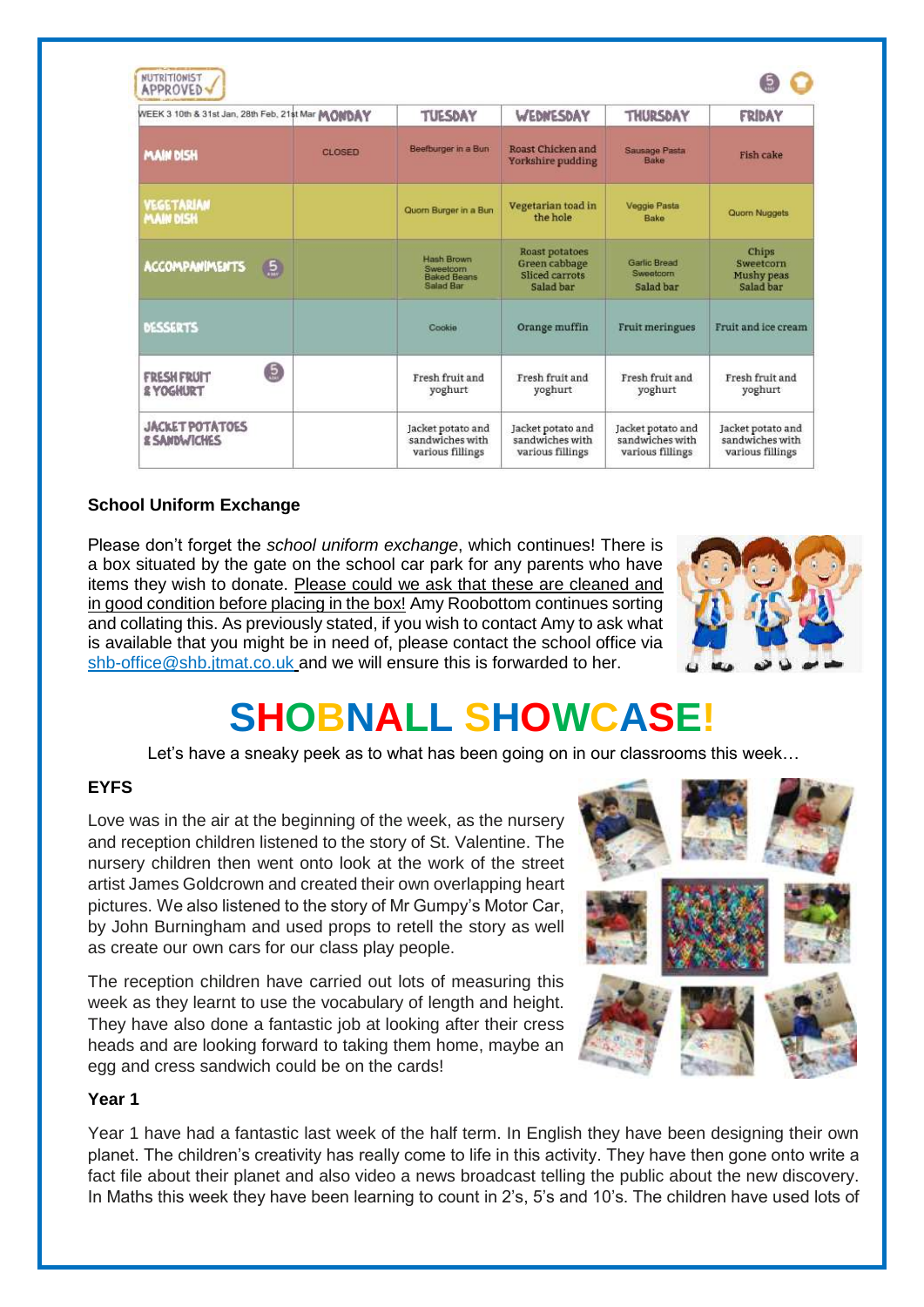

concrete materials to help support their learning and they have been able to apply their previous knowledge to help them. In Science this week we have been exploring the different types of animals and in particular reptiles and amphibians. The children have really enjoyed this topic and they cannot wait to further explore this in the next half term! I hope you all have a fantastic week off, stay safe and rest.

#### **Year 2**

Year 2 have worked hard to the very last minute this week. In Maths, the children have been getting to grips with 2D and 3D shapes, labelling vertices and edges, drawing shapes and looking at symmetry. They even learnt about Miss Martin-Mills' favourite shape, a dodecahedron! In English, having completed their fabulous stories last week, Year 2 have been working

on their understanding of apostrophes for contractions and possession, as well as how to use commas in a list. In the afternoons, the children have thoroughly enjoyed a series of music lessons. Year 2 started off with learning how to sing in pitch, with a masterclass from Mr Mansfield. The children then worked towards learning to perform the famous Jazz song 'Come Fly With Me', identifying the beat, tempo and rhythm. A big emphasis was put on our inflection when singing, as well as voice control and recognising and performing changes in dynamics.

#### **Year 3**

Year 3 have had a fantastic week this week. We have been writing a story about the mysterious egg that was discovered in the classroom last week. The children have worked hard to make their stories the best they can be by proof reading constantly and editing to improve. In maths, we have continued with our money unit, where we have applied our knowledge of addition and subtraction to calculate amounts of money. We have been focusing on forces and magnets within our science topic this week. We conducted an investigation to test the strengths of different magnets by creating magnetic paper clip chains. Year 3, you have worked incredibly hard this half term, enjoy your break!

#### **Year 4**

Year 4 have had a lovely week to finish the half term. In English, the children have had the opportunity to edit and redraft their explanation texts on the water cycle which are incredible! In Maths this week, we have finished off unit of area and have started our new unit of fractions. In addition, we have also finished off our Science unit, where the children have conducted experiments on how much gas there is in fizzy drinks and how



chocolate changes state when heat is applied. Finally, the children have also started their new French unit identifying how to say fruit and vegetables in French and have also written a postcard to our pen pal school over in France! A superb end to the half term Year 4!

#### **Year 5**

Year 5 have enjoyed this week because they have started a unit of work in science about forces. They have been looking at basic pushes and pulls and understanding what gravity is. The children have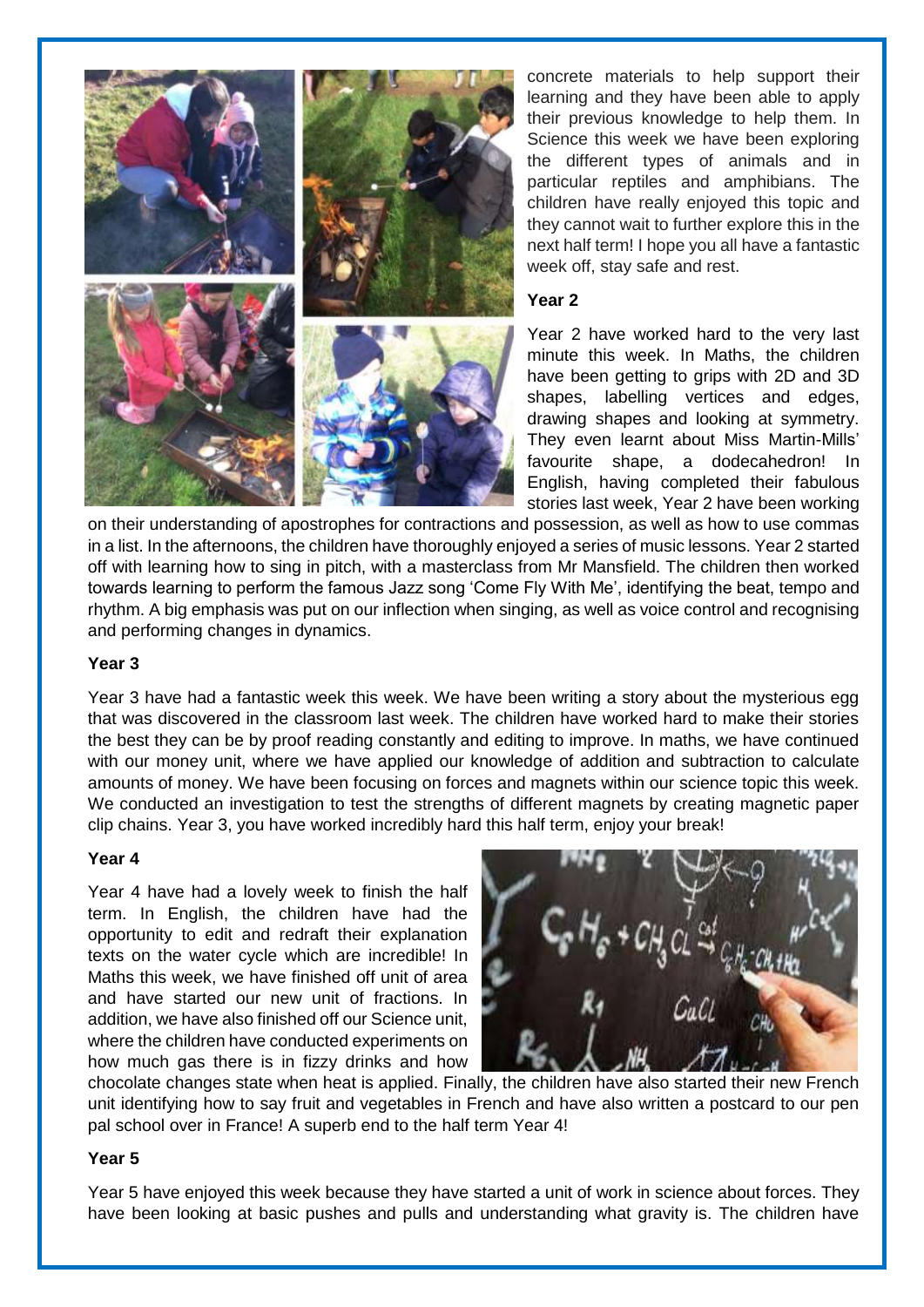designed their own investigation about factors which may cause paper helicopters to reach the ground first when falling from the same height. I hope you all have a lovely restful half term holiday.

#### **Year 6**

Wow, we can't believe how quickly this half term has gone! This week has been another busy one in Year 6 with all of the children putting in their best efforts in all areas of the curriculum. In maths, we have started our algebra unit, where we have shown determination to rise to some of the mathematical challenges we have encountered. We have also been practising our arithmetic skills and ensuring we are secure with our knowledge of how to add, subtract, multiply and divide fractions. In English, we have been reflecting on our time at Laches Wood, writing a diary entry based on our favourite day. During our afternoons, we have continued with our history topic, learning all about the Victorian era.

#### **Reading Corner**

This week's recommended read is for children aged 7+…

#### **Leonora Bolt: Secret Inventor**

*Written by Lucy Brandt*

Inventors don't come much more inventive than young Leonora Bolt. In her home on remote Crabby Island, shared with her otter Twitchy, eccentric housekeeper Mildred and (occasionally) with her nasty Uncle Lester, Leonora comes up with all sorts of amazing gadgets and most astonishing of all is the Switcheroo, which can make objects swap places, via a nifty bit of quantum computing. Despite her brilliance, Leonora has never yet left the island and Uncle Luther seems determined to keep it that way. When a boy called Jack is washed up though, Leonora has to help and in the process she discovers secrets her uncle was keeping (we knew he was a bad un!).



The story is full of fun and surprises, plus a fair bit of tension: will Leonora escape the island and Uncle Luther? Were her parents really lost at sea? Favourite scenes include a ride in a hot air balloon, suspended from a wonderful variety of inflatables, and another in the stinkiest cave in fiction. Lots of fun, this is one to recommend to readers who like their adventures wild, wacky and full of invention(s).

**Reception** Kaleb G Fynn M **Year 1** Zain S Toby N **Year 2** Anthony D Fatiha N-M **Year 3** Anaya A Frin S **Year 4** Amelia A Amina H **Year 5** Kaden P Josh M **Year 6** Alys J **Anava A** 

#### **Head Teacher's Awards Lunchtime Star Awards**

| <b>Reception</b>  | Ibrahim J      |
|-------------------|----------------|
| Year <sub>1</sub> | Gordon Z       |
| <b>Year 2</b>     | Jonah M-Y      |
| <b>Year 3</b>     | Fatimah A      |
| Year <sub>4</sub> | Mohammed A     |
| Year 5            | Jaiden E       |
| Year <sub>6</sub> | <b>Betsy W</b> |

#### **Team Points**

| Team Points                     | <b>Claymills</b> | <b>Rosliston</b> | <b>Sinai</b>     | Trent                      |
|---------------------------------|------------------|------------------|------------------|----------------------------|
| Points (Week Ending<br>18.02.22 | 146              | 93               | 154              | 141                        |
| Position                        | $2nd - 3$ Points | $4th - 1$ Point  | $1st - 4$ Points | $3^{\text{rd}} - 4$ Points |
| <b>Running Total</b>            | 23               | 10               | 16               | 21                         |

#### **Team Point Champions**

Congratulations to **Claymills**, who have successfully won the team point challenge for this half term! As a reward, they can wear non-school uniform (ideally something red) on Friday 4 March 2022.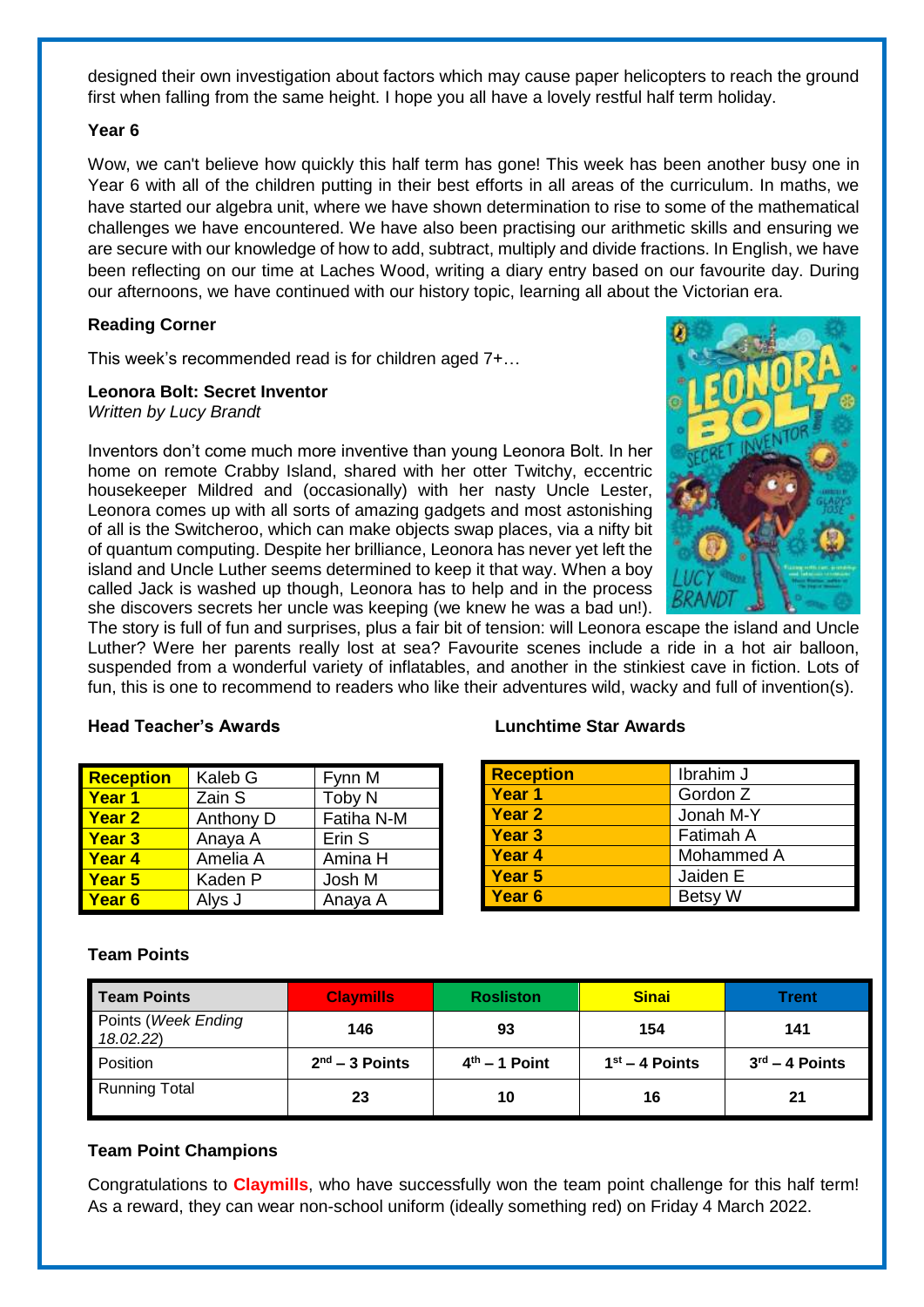#### **Spring Term Diary Dates**

| <b>Event</b>                       | <b>Date/Time</b>                     |
|------------------------------------|--------------------------------------|
| <b>School Closes for Half-Term</b> | Friday 18th February 2022            |
| <b>INSET Day</b>                   | Monday 28th February 2022            |
| <b>School Reopens for Pupils</b>   | Tuesday 1st March 2022               |
| World Book Day                     | Thursday 3 <sup>rd</sup> March 2022  |
| Red Nose Day                       | Friday 18th March 2022               |
| Mother's Day Lunches - Reception   | Monday 21 <sup>st</sup> March 2022   |
| Mother's Day Lunches - Year 1      | Tuesday 22 <sup>nd</sup> March 2022  |
| Mother's Day Lunches - Year 2      | Wednesday 23rd March 2022            |
| Mother's Day Lunches - Year 3      | Thursday 24 <sup>th</sup> March 2022 |
| Year 1 Class Assembly              | Thursday 24 <sup>th</sup> March 2022 |
| <b>PFA Spring Coffee Morning</b>   | Friday 25th March 2022               |
| Mother's Day Lunches - Year 4      | Friday 25 <sup>th</sup> March 2022   |
| Mother's Day Lunches - Year 5      | Monday 28th March 2022               |
| Mother's Day Lunches - Year 6      | Tuesday 29th March 2022              |
| Year 3 Class Assembly              | Thursday 31st March 2022             |
| PFA Easter Bingo                   | Wednesday 6 <sup>th</sup> April 2022 |
| <b>School Closes for Easter</b>    | Friday 8 <sup>th</sup> April 2022    |

#### **Diary Dates 2021-2022**

| <b>Event</b>                     | <b>Date/Time</b>                           |
|----------------------------------|--------------------------------------------|
| School Closes for Half-Term      | Friday 18th February 2022                  |
| <b>INSET Day</b>                 | Monday 28th February 2022                  |
| <b>School Reopens for Pupils</b> | Tuesday 1 <sup>st</sup> March 2022         |
| <b>School Closes for Easter</b>  | Friday 8 <sup>th</sup> April 2022          |
| <b>School Reopens for Pupils</b> | Monday 25th April 2022                     |
| May Day Bank Holiday             | Monday 2 <sup>nd</sup> May 2022            |
| Key Stage 2 SATs Week            | Monday 9th May 2022 - Friday 13th May 2022 |
| <b>Young Voices</b>              | Thursday 19 <sup>th</sup> May 2022         |
| School Closes for Half-Term      | Friday 27th May 2022                       |
| <b>INSET Day</b>                 | Monday 6 <sup>th</sup> June 2022           |
| <b>School Reopens for Pupils</b> | Tuesday 7 <sup>th</sup> June 2022          |
| <b>JTMAT INSET Day</b>           | Friday 8 <sup>th</sup> July 2022           |
| <b>School Closes for Summer</b>  | Wednesday 20 <sup>th</sup> July 2022       |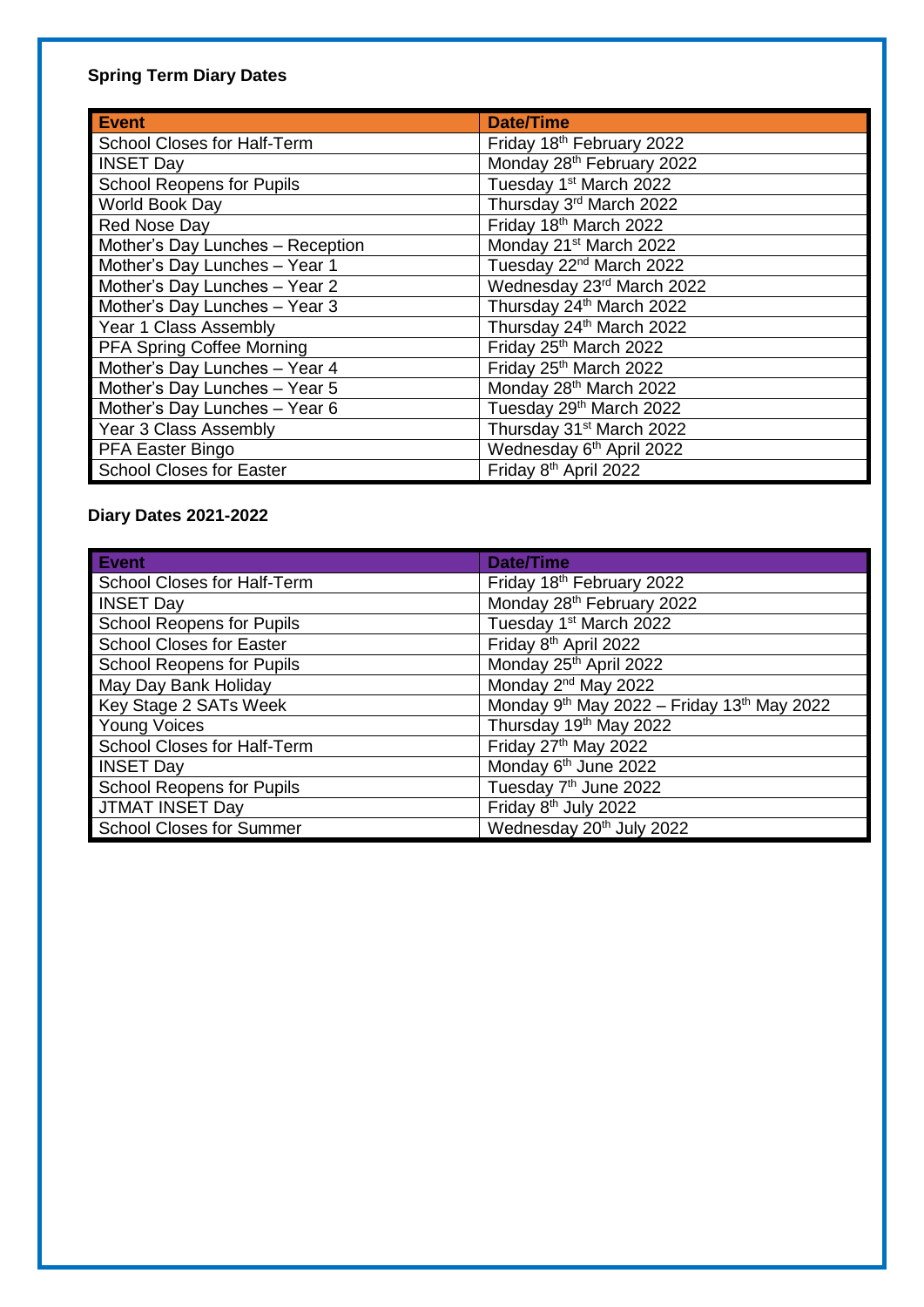

# Childrens art sessions with Sheena

#### Children aged 7-11 Tuesday 22 Feb - Nightscapes Wednesday 23 Feb - Seascapes Time: 9.30am - 12pm (inc refreshments) £20.00 per session (book early only 6 per session max.) Payment on booking is required.

Bring your own painting shirt or smock All other materials will be provided.

Location: THE COACH HOUSE, SOUTH HILL. ROLLESTON - ON - DOVE, DE13 9AT email: sheenabarry@hotmail.com book: 07813 189 908

Bookings on a first come first serve basis - payment is on booking by card.

Sheena Barry is Fully Qualified Primary Teacher (B.Ed. DBS, First Aid), Author, Artist and Musician over 18 years teaching EYFS & Primary all age school children in Statfordshire